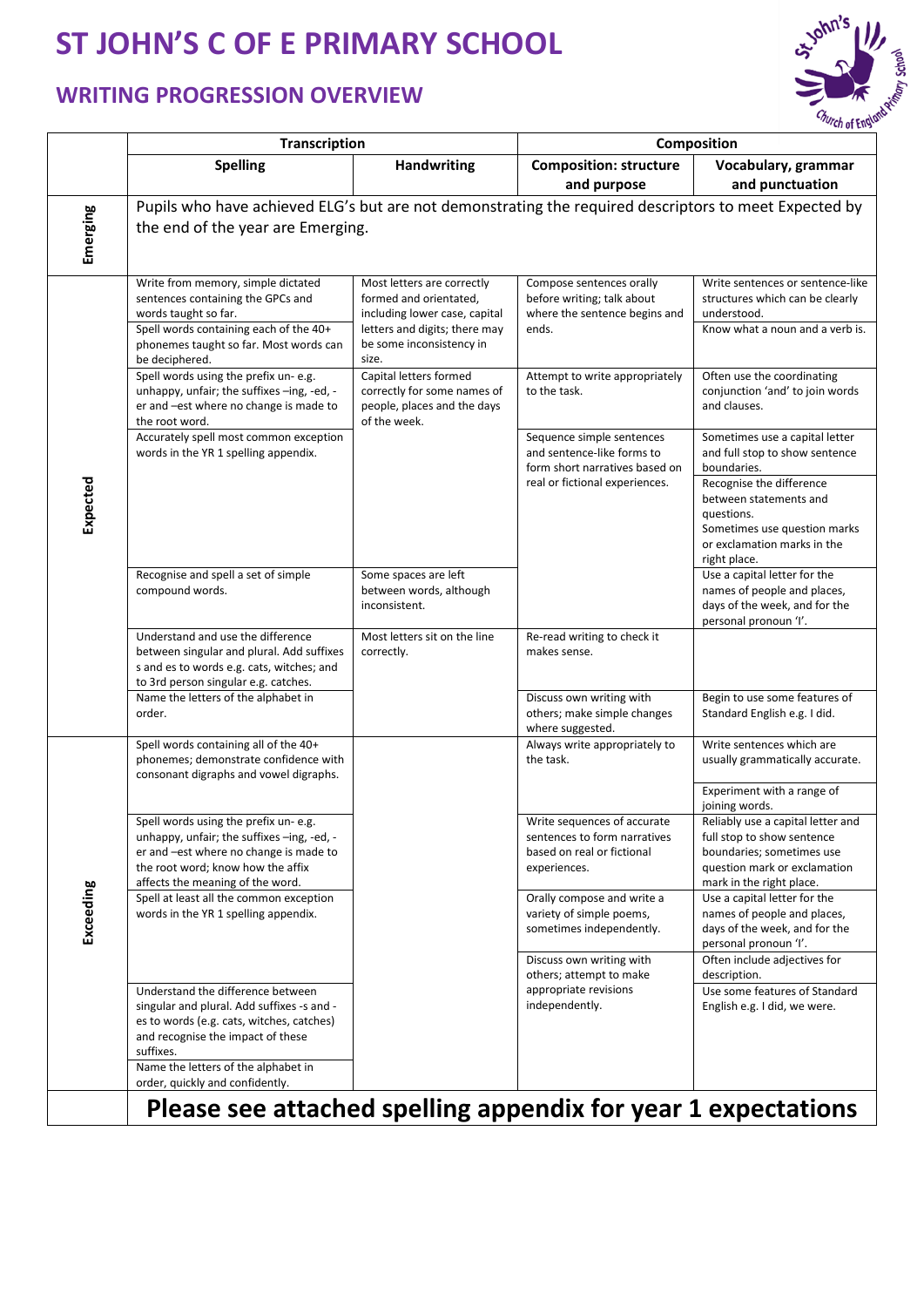|                          | <b>Transcription</b>                                                                                                                                                                                                                                                       |                                                                                                                                     | <b>Composition</b>                                                                                                                                                                                                                                                                                                                                                                                                                       |                                                                                                                                                                                                       |  |  |
|--------------------------|----------------------------------------------------------------------------------------------------------------------------------------------------------------------------------------------------------------------------------------------------------------------------|-------------------------------------------------------------------------------------------------------------------------------------|------------------------------------------------------------------------------------------------------------------------------------------------------------------------------------------------------------------------------------------------------------------------------------------------------------------------------------------------------------------------------------------------------------------------------------------|-------------------------------------------------------------------------------------------------------------------------------------------------------------------------------------------------------|--|--|
| Year 2<br><b>Writing</b> | <b>Spelling</b>                                                                                                                                                                                                                                                            | <b>Handwriting</b>                                                                                                                  | <b>Composition: structure</b><br>and purpose                                                                                                                                                                                                                                                                                                                                                                                             | Vocabulary, grammar and<br>punctuation                                                                                                                                                                |  |  |
| Emerging                 | Pupils who have achieved Year 1 Expected but are not demonstrating the required descriptors to meet<br>Expected by the end of the year independently are Emerging.                                                                                                         |                                                                                                                                     |                                                                                                                                                                                                                                                                                                                                                                                                                                          |                                                                                                                                                                                                       |  |  |
|                          | Write from memory, simple dictated<br>sentences which include familiar<br>words and GPCs.                                                                                                                                                                                  | Holds pencil correctly.<br>Writing is legible.                                                                                      | Compose sentences orally. Use<br>the planning and drafting<br>process to gather and write                                                                                                                                                                                                                                                                                                                                                | Write a range of sentence types which are<br>grammatically accurate e.g. commands,<br>questions, exclamations and statements.                                                                         |  |  |
|                          | Segment spoken words into<br>phonemes and represent these by<br>graphemes, spelling many of these<br>words correctly and making<br>phonically-plausible attempts at<br>others.                                                                                             | All letters and digits are<br>consistently formed and<br>of the correct size,<br>orientation and<br>relationship to one<br>another. | down ideas and key words.                                                                                                                                                                                                                                                                                                                                                                                                                | Co-ordinate sentences using conjunctions<br>(e.g. and, or, but) to join clauses<br>coherently                                                                                                         |  |  |
|                          | Spell common decodable two and<br>three syllable words which include<br>familiar graphemes.                                                                                                                                                                                | Spacing is appropriate<br>to the size of letters.                                                                                   | Write appropriate narratives<br>about personal experiences or<br>those of others, whether real<br>or imagined, maintaining<br>narrative form.                                                                                                                                                                                                                                                                                            | Sometimes use subordination (e.g. when,<br>if, because, that) to join clauses<br>coherently.                                                                                                          |  |  |
|                          |                                                                                                                                                                                                                                                                            |                                                                                                                                     | Write about real events,<br>maintaining form and<br>purpose.                                                                                                                                                                                                                                                                                                                                                                             | Punctuate most sentences with capital<br>letters, full stops and some use of<br>question marks.                                                                                                       |  |  |
| Expected                 |                                                                                                                                                                                                                                                                            |                                                                                                                                     |                                                                                                                                                                                                                                                                                                                                                                                                                                          | Begin to use exclamation marks and<br>commas to separate items in a list.                                                                                                                             |  |  |
|                          |                                                                                                                                                                                                                                                                            |                                                                                                                                     | Perform own compositions<br>with attention paid to<br>intonation and actions.                                                                                                                                                                                                                                                                                                                                                            | Begin to use the singular apostrophe and<br>apostrophes for contractions.                                                                                                                             |  |  |
|                          | Spell many common exception<br>words from Y2 spelling appendix e.g.<br>because, every, children, father,<br>would, old.                                                                                                                                                    | Start using some of the<br>diagonal and horizontal<br>strokes needed to join<br>letters and understand                              | Compose orally and write<br>poetry in a variety of forms.                                                                                                                                                                                                                                                                                                                                                                                | Identify inverted commas for dialogue.                                                                                                                                                                |  |  |
|                          | Spell most common homophones in<br>YR 2 spelling appendix e.g. to, too,<br>two; hear, here; see, sea; blue, blew.                                                                                                                                                          | which letters, when<br>adjacent to one another,<br>are best left unjoined.                                                          | Make simple additions,<br>revisions and corrections with<br>the teacher or peer.                                                                                                                                                                                                                                                                                                                                                         | Use some varied vocabulary to create<br>detail and interest, including adjectives to<br>make noun phrases; adverbs and verbs.<br>Identify word classes: noun, adjective, verb                         |  |  |
|                          | Spell some common contractions<br>accurately e.g. it's, can't, didn't; or to<br>mark singular possession e.g. Mark's<br>football.                                                                                                                                          |                                                                                                                                     |                                                                                                                                                                                                                                                                                                                                                                                                                                          | and adverb.<br>Choose the past or present tense, mostly<br>correctly and consistently. Experiment<br>with the progressive form e.g. she was<br>swimming.                                              |  |  |
|                          |                                                                                                                                                                                                                                                                            |                                                                                                                                     |                                                                                                                                                                                                                                                                                                                                                                                                                                          | Use appropriate features of Standard<br>English.                                                                                                                                                      |  |  |
| Exceeding                | Write from memory, simple dictated<br>sentences which include familiar<br>GPCs, common exception words and<br>punctuation.<br>Accurately spell words with suffixes-<br>ment, -ness, -ful, -less, -ly, -er, -est<br>including those requiring a change to<br>the root word. | Use the diagonal and<br>horizontal strokes<br>needed to join some<br>letters.                                                       | Write effectively and<br>coherently for different<br>purposes, drawing on their<br>reading to<br>inform the vocabulary and<br>grammar of their writing.                                                                                                                                                                                                                                                                                  | Consistently write a range of sentence<br>structures which are grammatically<br>accurate e.g. commands, questions and<br>statements.                                                                  |  |  |
|                          | Spell some common contractions<br>accurately e.g. it's, can't, didn't; or to<br>mark singular possession e.g. Mark's<br>football.                                                                                                                                          |                                                                                                                                     | Maintain appropriate narrative<br>form, through longer pieces of<br>writing about personal<br>experiences or those of others,<br>whether real or imagined.<br>Write about real events,<br>independently maintaining<br>form and purpose.<br>Confidently and independently<br>write poems which are<br>effective, in a variety of forms.<br>Make simple additions,<br>revisions and proof-reading<br>corrections to their own<br>writing. |                                                                                                                                                                                                       |  |  |
|                          | Spell confidently at the national<br>standard, using phonemic knowledge<br>and familiarity with YR 2 spelling rules<br>and conventions.<br>Attempt to spell more ambitious                                                                                                 |                                                                                                                                     |                                                                                                                                                                                                                                                                                                                                                                                                                                          | Independently vary the ways in which<br>clauses are joined, whether by co-<br>ordination (using and, or, but) or<br>subordination (when, if, because).<br>Use the full range of punctuation taught in |  |  |
|                          | vocabulary.                                                                                                                                                                                                                                                                |                                                                                                                                     |                                                                                                                                                                                                                                                                                                                                                                                                                                          | KS1 mostly correctly.                                                                                                                                                                                 |  |  |
|                          | Spell most common exception words<br>in the YR 2 spelling appendix<br>accurately.                                                                                                                                                                                          |                                                                                                                                     |                                                                                                                                                                                                                                                                                                                                                                                                                                          | Consistently use varied vocabulary to<br>create detail and interest.                                                                                                                                  |  |  |
|                          | Spell all common homophones in the<br>YR 2 spelling appendix.                                                                                                                                                                                                              |                                                                                                                                     |                                                                                                                                                                                                                                                                                                                                                                                                                                          | Identify four word classes and select<br>appropriate usage of word.                                                                                                                                   |  |  |
|                          | Spell most contractions accurately<br>e.g. it's, can't, didn't; or to mark<br>singular possession.                                                                                                                                                                         |                                                                                                                                     |                                                                                                                                                                                                                                                                                                                                                                                                                                          | Choose the past or present tense<br>appropriately, including the progressive<br>form.                                                                                                                 |  |  |
|                          |                                                                                                                                                                                                                                                                            |                                                                                                                                     |                                                                                                                                                                                                                                                                                                                                                                                                                                          | Consistently use appropriate features of<br>Standard English.                                                                                                                                         |  |  |
|                          | Please see attached spelling appendix for year 2 expectations                                                                                                                                                                                                              |                                                                                                                                     |                                                                                                                                                                                                                                                                                                                                                                                                                                          |                                                                                                                                                                                                       |  |  |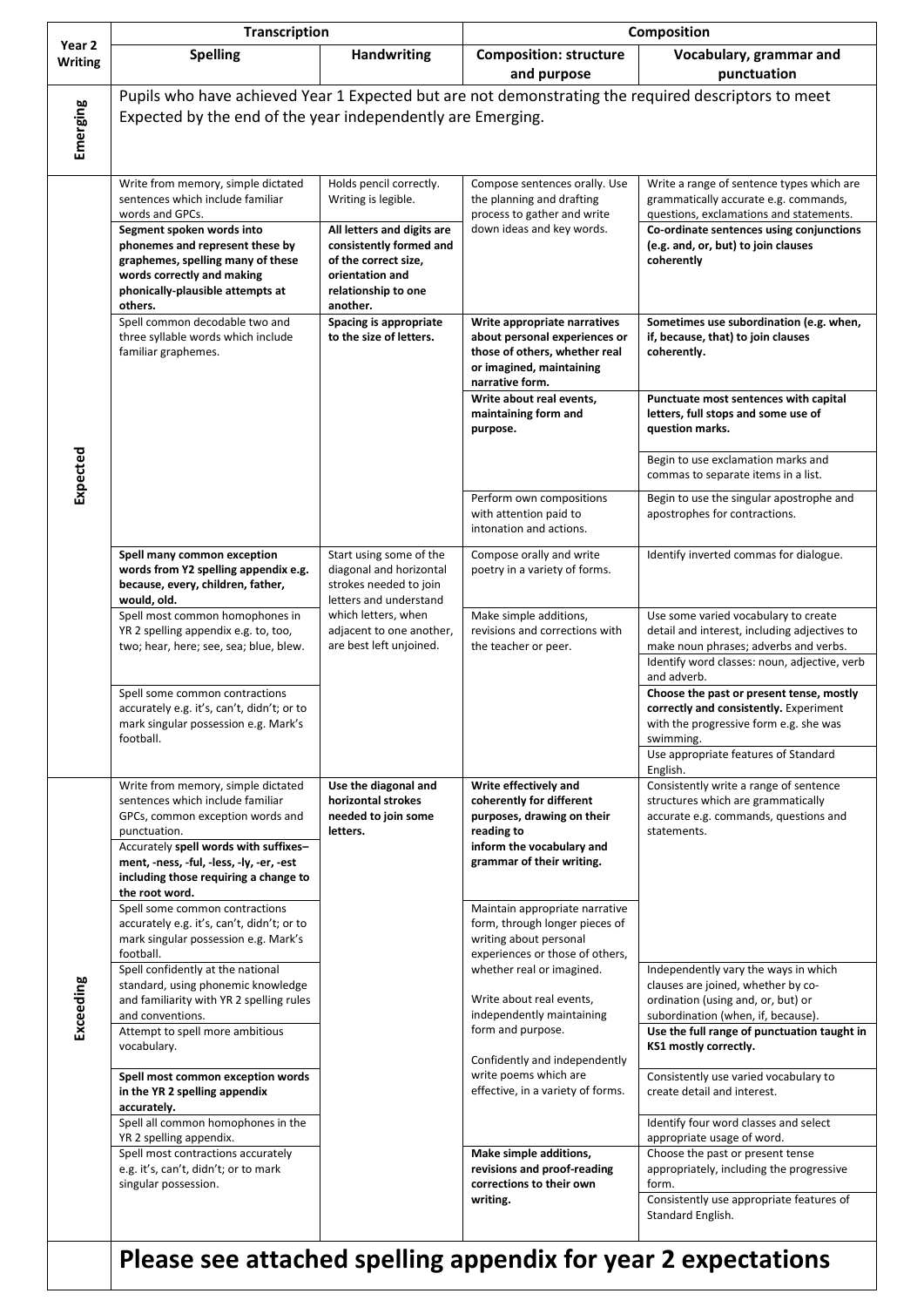| YR <sub>3</sub> | Transcription                                                                                                                                                                                      |                                                                                                                                       | Composition                                                                                                                                                     |                                                                                                                                                                                                                                                                                        |  |
|-----------------|----------------------------------------------------------------------------------------------------------------------------------------------------------------------------------------------------|---------------------------------------------------------------------------------------------------------------------------------------|-----------------------------------------------------------------------------------------------------------------------------------------------------------------|----------------------------------------------------------------------------------------------------------------------------------------------------------------------------------------------------------------------------------------------------------------------------------------|--|
| Writ<br>ing     | <b>Spelling</b>                                                                                                                                                                                    | <b>Handwriting</b>                                                                                                                    | Composition: structure and<br>purpose                                                                                                                           | Vocabulary, grammar and punctuation                                                                                                                                                                                                                                                    |  |
| Emerging        | Pupils who have achieved Year 2 Expected but are not demonstrating the required descriptors to meet<br>Expected by the end of the year independently are Emerging                                  |                                                                                                                                       |                                                                                                                                                                 |                                                                                                                                                                                                                                                                                        |  |
|                 |                                                                                                                                                                                                    |                                                                                                                                       |                                                                                                                                                                 |                                                                                                                                                                                                                                                                                        |  |
|                 | Write from memory, simple<br>dictated sentences which include<br>familiar GPCs, common exception<br>words and punctuation.                                                                         | Writing is legible.                                                                                                                   | Compose and rehearse sentences<br>orally. Talk about initial ideas in<br>order to plan and draft before<br>writing.                                             | Write a range of sentence types which are<br>usually grammatically accurate e.g. commands,<br>questions and statements.<br>Use Standard English correctly (we were, I was,                                                                                                             |  |
|                 | Use knowledge of morphology to<br>spell some words with prefixes e.g.<br>dis- mis-, in-, super-, anti-.<br>Spell some words with the suffixes:<br>-ation, -ly, -sure, -tion, -sion and -<br>ssion. | Letters are gaining in<br>consistency of size and<br>formation. Capital<br>letters are the correct<br>size relative to lower<br>case. | Write to suit purpose, and show<br>some features of the genre being<br>taught.<br>Perform own compositions with<br>attention paid to intonation and<br>actions. | they were)<br>Use adverbial phrases to express time, place<br>and cause using conjunctions e.g. when, before,<br>after, while, so, because. Use coordinating and<br>simple subordinating conjunctions to join<br>clauses.<br>Use expanded noun phrases for clarity and<br>description. |  |
|                 | Write words spelt ei, eigh or ey e.g.                                                                                                                                                              | Writing is usually                                                                                                                    | Create chronological narratives;                                                                                                                                | Use singular and possessive apostrophes.                                                                                                                                                                                                                                               |  |
|                 | vein, weight, obey.                                                                                                                                                                                | spaced sufficiently so<br>that ascenders and<br>descenders do not                                                                     | write in sequence. Write simple<br>beginning, middle, ending.                                                                                                   | Identify and use a range of prepositions.<br>Use vocabulary which is precise and ambitious<br>where appropriate.                                                                                                                                                                       |  |
| Expected        | Spell a range of common<br>homophones from the YR 3-4<br>spelling appendix e.g. berry, bury;<br>break, brake; here, hear.                                                                          | meet.                                                                                                                                 | With scaffold, organise sections<br>broadly, within a theme.<br>Use headings and subheadings to<br>aid presentation.                                            | Demarcate sentences with increasing security,<br>including capital letters, full stops, question<br>marks and exclamation marks; commas to<br>separate items in lists.                                                                                                                 |  |
|                 | Embed use of apostrophe for a<br>range of contractions and for<br>singular nouns. Introduce plural                                                                                                 | Appropriate letters<br>are joined, according<br>to the school's                                                                       | Describe characters, settings and<br>/or plot in a simple way, with some<br>interesting details.                                                                | Identify main and subordinate clauses in a<br>sentence.<br>Identify direct speech. Begin to use inverted                                                                                                                                                                               |  |
|                 | possession e.g. boys' coats.<br>Consolidating use of the first three<br>letters of a word to check for                                                                                             | handwriting approach.                                                                                                                 | Can use paragraphs to organise<br>related content and themes                                                                                                    | commas for direct speech.<br>Consolidate use and knowledge of word<br>classes: noun, adjective, verb, adverb, pronouns                                                                                                                                                                 |  |
|                 | spelling in a dictionary and a<br>thesaurus for synonyms.                                                                                                                                          |                                                                                                                                       | Use a range of sentence openers<br>for variety and effect                                                                                                       | and imperative verbs.<br>Use determiners 'a' or 'an' according to<br>whether the next word begins with a consonant<br>or vowel.                                                                                                                                                        |  |
|                 | Spell some words from the YR 3-4<br>statutory word list.                                                                                                                                           |                                                                                                                                       | Evaluate own and others' writing,<br>with direction; re-read and check<br>own writing; make changes.                                                            | Usually use the past or present tense<br>appropriately. Sometimes use the present<br>perfect e.g. He has gone out to play.                                                                                                                                                             |  |
|                 | Write from memory, simple<br>dictated sentences which include<br>familiar GPCs, common exception<br>words and punctuation.                                                                         |                                                                                                                                       | Write a range of forms to suit<br>purpose and audience; show<br>appropriate features of the genre.                                                              | Write a range of sentence types which are<br>grammatically accurate.                                                                                                                                                                                                                   |  |
|                 | Accurately spell an increasing<br>number of words with prefixes<br>from the YR 3-4 appendix.                                                                                                       |                                                                                                                                       | Create chronological, well-formed<br>narratives; write in clear sequence.<br>Shape text with beginning, middle<br>and ending.                                   | Express time, place and cause using<br>conjunctions e.g. when, before, after, while, so,<br>because. Use coordinating and subordinating<br>conjunctions to join clauses.                                                                                                               |  |
| Exceeding       | Add further words with suffixes<br>from the YR 3-4 appendix e.g.<br>furniture; treasure; injection;<br>possession.                                                                                 |                                                                                                                                       | Organise sections logically within a<br>theme, often independently.                                                                                             | Identify and use a wide range of prepositions<br>appropriately.                                                                                                                                                                                                                        |  |
|                 | Write words spelt ou e.g. young,<br>touch, country.                                                                                                                                                |                                                                                                                                       | Use headings and subheadings and<br>other presentational devices.                                                                                               | Demarcate sentences accurately, including<br>capital letters, full stops, question marks and<br>exclamation marks; commas to separate items<br>in lists.                                                                                                                               |  |
|                 | Accurately spell some homophones<br>from the YR 3-4 examples e.g.<br>fair/fare; missed/mist.                                                                                                       |                                                                                                                                       | Describe characters, settings and<br>plot with some expansion of detail.                                                                                        | Identify direct speech and use inverted commas<br>accurately.                                                                                                                                                                                                                          |  |
|                 | Use the apostrophe to mark<br>singular and plural possession.<br>Spell accurately a range of words                                                                                                 |                                                                                                                                       | Compose and rehearse sentences<br>orally. Talk about initial ideas in<br>order to plan and draft before<br>writing.                                             | Identify word classes: noun, adjective, verb,<br>adverb, and their usage within context of own<br>writing.                                                                                                                                                                             |  |
|                 | from the YR 3-4 statutory word list.                                                                                                                                                               |                                                                                                                                       | Discuss own and others' writing,                                                                                                                                | Correctly use determiners a and an.                                                                                                                                                                                                                                                    |  |
|                 |                                                                                                                                                                                                    |                                                                                                                                       | making evaluative comments; re-<br>read and check own writing; make<br>purposeful revisions.                                                                    | Use the past or present tense consistently.<br>Sometimes use the present perfect e.g. He has<br>gone out to play.                                                                                                                                                                      |  |
|                 | Please see attached spelling appendix for year 3 expectations                                                                                                                                      |                                                                                                                                       |                                                                                                                                                                 |                                                                                                                                                                                                                                                                                        |  |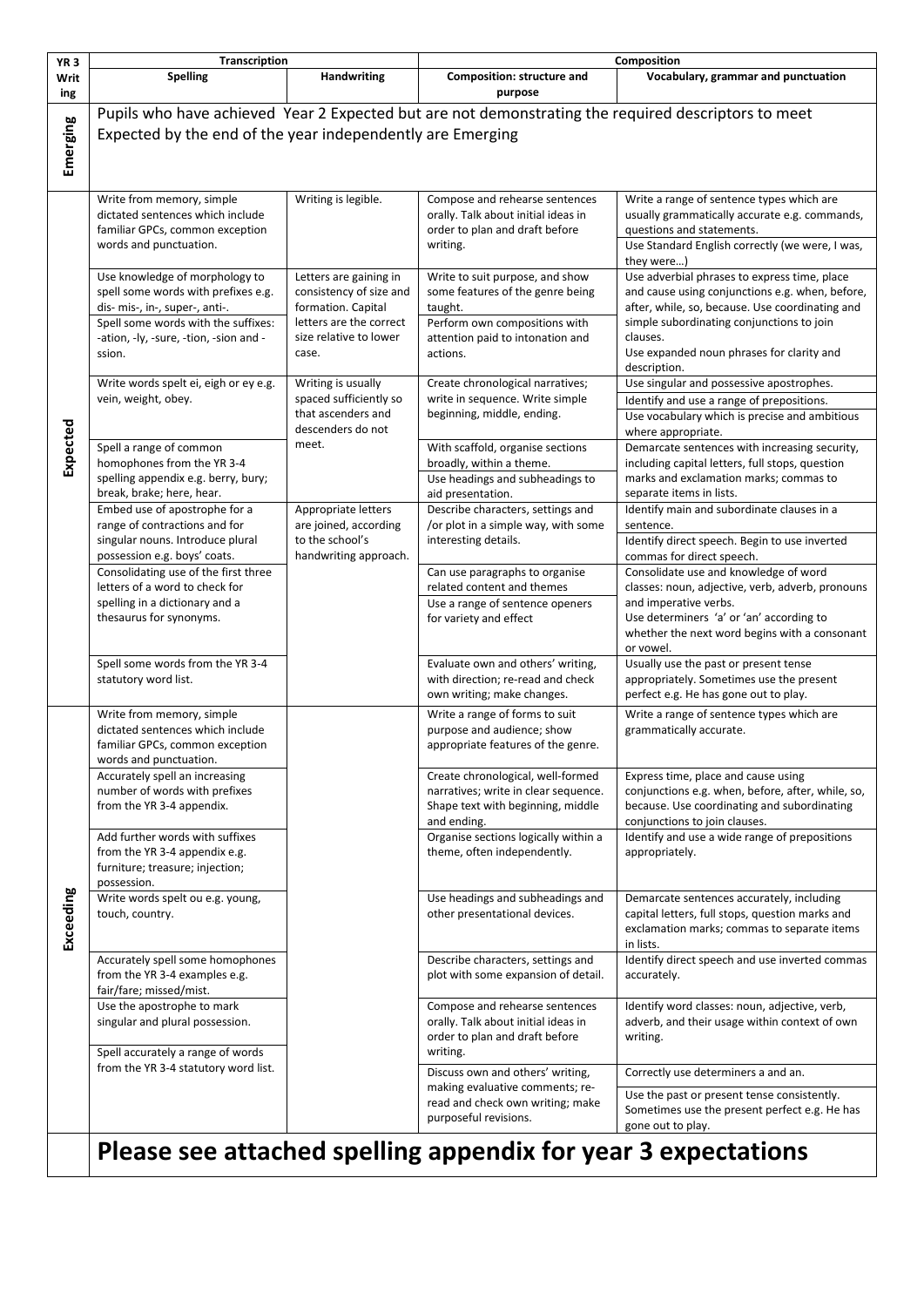| Year 4         | <b>Transcription</b>                                                                                                                                                                                                              |                                                                                                                                        | Composition                                                                                                                                                                                          |                                                                                                                                                                                                                                          |  |
|----------------|-----------------------------------------------------------------------------------------------------------------------------------------------------------------------------------------------------------------------------------|----------------------------------------------------------------------------------------------------------------------------------------|------------------------------------------------------------------------------------------------------------------------------------------------------------------------------------------------------|------------------------------------------------------------------------------------------------------------------------------------------------------------------------------------------------------------------------------------------|--|
| <b>Writing</b> | <b>Spelling</b>                                                                                                                                                                                                                   | Handwriting                                                                                                                            | Composition: structure, purpose                                                                                                                                                                      | Vocabulary, grammar and punctuation                                                                                                                                                                                                      |  |
|                | Pupils who have achieved Year 3 Expected but are not demonstrating the required descriptors to meet                                                                                                                               |                                                                                                                                        |                                                                                                                                                                                                      |                                                                                                                                                                                                                                          |  |
| Emergi<br>ρg   | Expected by the end of the year independently are Emerging                                                                                                                                                                        |                                                                                                                                        |                                                                                                                                                                                                      |                                                                                                                                                                                                                                          |  |
| Expected       | Write from memory, simple dictated<br>sentences which include familiar<br>GPCs, common exception words and<br>punctuation.                                                                                                        | Writing is legible.                                                                                                                    | Discuss and develop initial ideas in<br>order to plan and draft before<br>writing.                                                                                                                   | Write a range of sentence types which are<br>grammatically accurate e.g. commands,<br>questions and statements. Experiment with<br>sentences with more than one clause<br>including two main clauses and<br>main/subordinate clauses.    |  |
|                | Use knowledge of morphology to<br>spell words with prefixes e.g. in-, il-,<br>im-, re-, sub-, inter-, auto-.                                                                                                                      | All letters and digits<br>are consistently<br>formed and of the<br>correct size,<br>orientation and<br>relationship to one<br>another. | Write to suit purpose and genre<br>with a growing awareness of<br>audience, using some appropriate<br>features.                                                                                      | Use a variety of coordinating and<br>subordinating conjunctions to join clauses<br>e.g. or, but, if, because, when, although.<br>Identify and select determiners.<br>Use vocabulary which is precise and<br>ambitious where appropriate. |  |
|                | Add suffixes which begin with a vowel<br>e.g. forget, forgetting. Add suffixes -<br>sion, -ous, -cian and -ly e.g.<br>completely, basically.                                                                                      |                                                                                                                                        | Organise writing into sections or<br>paragraphs, including fiction and<br>non-fiction.                                                                                                               | Vary sentence openers, changing the<br>pronoun e.g. He / Jim, or with a fronted<br>adverbial e.g. Later that day, he<br>Use content specific nouns and verbs<br>effectively.                                                             |  |
|                | Write words spelt ch e.g. scheme,<br>chemist, chef.                                                                                                                                                                               | Writing is spaced<br>sufficiently so that<br>ascenders and<br>descenders do not<br>meet.                                               | Appropriately use a range of<br>presentational devices, including<br>use of title and subheadings.                                                                                                   | Use expanded noun phrases and adverbial<br>phrases to expand sentences.<br>Use pronouns to avoid repetition.                                                                                                                             |  |
|                | Spell most homophones in the YR 3-4<br>spelling appendix e.g. accept, except;<br>scene, seen.                                                                                                                                     |                                                                                                                                        | Use dialogue, although balance<br>between dialogue and narrative<br>may be uneven.                                                                                                                   | Use sentence demarcation with accuracy,<br>including capital letters, full stops, question<br>marks and exclamation marks; commas to<br>separate items in lists, and for fronted<br>adverbials.                                          |  |
|                | Use the first three letters of a word to<br>check for spelling in a dictionary and<br>a thesaurus for synonyms.                                                                                                                   |                                                                                                                                        | Perform own compositions with<br>attention paid to intonation and<br>actions.                                                                                                                        | Use apostrophes for possession and<br>plurals.<br>Use Standard English correctly (we were, I<br>was, they were)                                                                                                                          |  |
|                | Use apostrophes to mark singular and<br>plural possession e.g. the girl's name;<br>the girls' names; include irregular                                                                                                            | Appropriate letters<br>are joined<br>consistently.                                                                                     | Describe characters, settings and<br>plot, with some interesting details.<br>Evaluate own and others' writing;                                                                                       | Use inverted commas accurately for direct<br>speech.                                                                                                                                                                                     |  |
|                | plurals e.g. children's bags.<br>Spell most words from the YR 3-4<br>word list.                                                                                                                                                   |                                                                                                                                        | proof read, edit and revise.                                                                                                                                                                         | Identify the correct determiner e.g. a, an,<br>these, those.<br>Usually use the past or present tense, and<br>1st/3rd person, consistently and recognise<br>the present perfect tense.                                                   |  |
| Exceeding      | Write from memory, simple dictated<br>sentences which include familiar<br>GPCs, words and punctuation.                                                                                                                            |                                                                                                                                        | Discuss and develop initial ideas in<br>order to plan and draft before<br>writing.                                                                                                                   | Write a range of sentence types which are<br>grammatically accurate, including<br>sentences with more than one clause.                                                                                                                   |  |
|                | Accurately spell most words with<br>prefixes e.g. in-, il-, im-, re-, sub-,<br>inter-, auto-.                                                                                                                                     |                                                                                                                                        | Write in a variety of forms to suit<br>purpose and audience, using many<br>appropriate features.                                                                                                     | Use a wide variety of connectives to join<br>words and sentences e.g. if, because,<br>when, although. Use varied and<br>appropriate time connectives.                                                                                    |  |
|                | Write words with the full range of<br>suffixes from the YR 3-4 spelling<br>appendix e.g. enclosure, collision,<br>courageous, musically.                                                                                          |                                                                                                                                        |                                                                                                                                                                                                      | Confidently vary sentence openers,<br>changing the pronoun or using a fronted<br>adverbial e.g. In a panic, she                                                                                                                          |  |
|                | Spell words with endings que and gue<br>e.g. league.                                                                                                                                                                              |                                                                                                                                        | Organise writing into meaningful<br>paragraphs.                                                                                                                                                      | Use high quality noun phrases and<br>adverbial phrases to expand sentences.                                                                                                                                                              |  |
|                | Spell all homophones in the YR 3-4<br>spelling appendix e.g. effect, affect;<br>accept, except; meddle, medal.<br>Use an apostrophe to mark singular<br>and plural possession; include<br>irregular plurals e.g. children's bags. |                                                                                                                                        | Effectively use a range of<br>presentational devices, including<br>use of title and subheadings.<br>Use dialogue to show character and<br>to advance the action. Balance<br>dialogue with narrative. | Use sentence demarcation with accuracy,<br>including capital letters, full stops, question<br>marks and exclamation marks; commas to<br>separate items in lists, and for fronted<br>adverbials.                                          |  |
|                | Spell accurately all words from the YR<br>3-4 statutory word list.                                                                                                                                                                |                                                                                                                                        | Describe characters, settings and<br>plot, with sufficient detail to<br>capture the reader's interest.                                                                                               | Use inverted commas accurately for direct<br>speech.                                                                                                                                                                                     |  |
|                |                                                                                                                                                                                                                                   |                                                                                                                                        | Evaluate own and others' writing;<br>proof read independently and<br>make assured revisions.                                                                                                         | Identify and use determiners appropriately<br>e.g. a, an, these, those.<br>Maintain the past or present tense, and                                                                                                                       |  |
|                | nI.                                                                                                                                                                                                                               | $\overline{AB}$ and $\overline{AB}$ .                                                                                                  | 19.<br>£.                                                                                                                                                                                            | 1st/3rd person.                                                                                                                                                                                                                          |  |

## **Please see attached spelling appendix for year 4 expectations**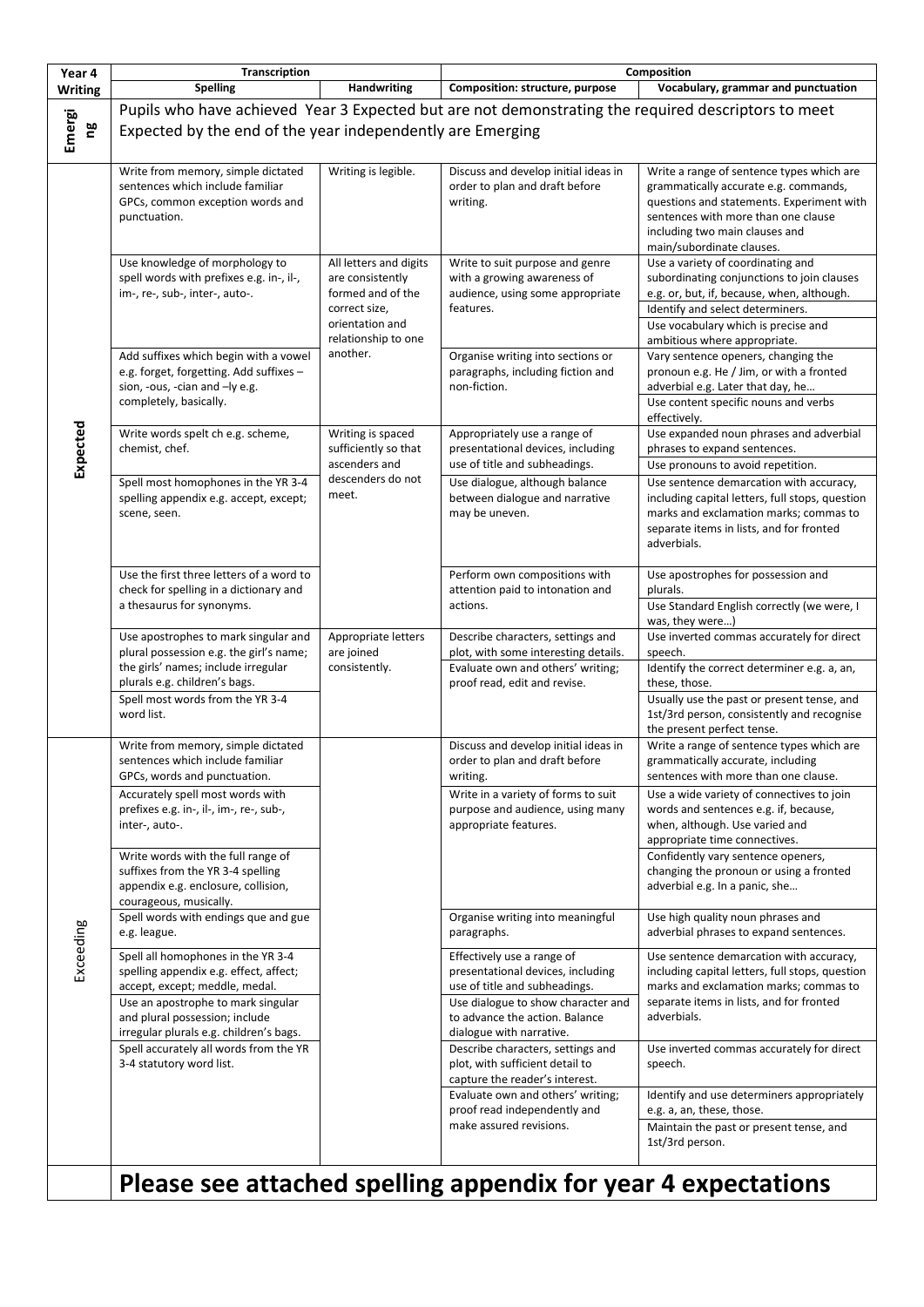|                   | Transcription                                                                                                                                                        |                                                                                                                      | Composition                                                                                                                                                                                     |                                                                                                                                                                                                                                         |  |
|-------------------|----------------------------------------------------------------------------------------------------------------------------------------------------------------------|----------------------------------------------------------------------------------------------------------------------|-------------------------------------------------------------------------------------------------------------------------------------------------------------------------------------------------|-----------------------------------------------------------------------------------------------------------------------------------------------------------------------------------------------------------------------------------------|--|
| Year 5<br>Writing | <b>Spelling</b>                                                                                                                                                      | Handwriting                                                                                                          | Composition: structure and purpose                                                                                                                                                              | Vocabulary, grammar and punctuation                                                                                                                                                                                                     |  |
| Emerging          | Pupils who have achieved Year 4 Expected but are not demonstrating the required descriptors to meet<br>Expected by the end of the year independently are Emerging    |                                                                                                                      |                                                                                                                                                                                                 |                                                                                                                                                                                                                                         |  |
| Expected          | Write from memory, dictated<br>sentences which include words<br>from the KS2 curriculum.                                                                             | Writing is<br>legible and<br>becoming<br>increasingly<br>fluent. (Quality<br>may not be                              | Discuss and develop initial ideas in order<br>to plan and draft before writing including<br>ideas from authors I have read.                                                                     | Write a range of sentence structures which<br>are grammatically accurate. Understand<br>'relative clause' which begins with relative<br>pronouns: that, who, which, where, when,<br>whose and confidently use expanded noun<br>phrases. |  |
|                   |                                                                                                                                                                      | maintained at<br>speed.)                                                                                             | Write to suit purpose and with a growing<br>awareness of audience, using appropriate<br>features. May include humour or<br>suspense.                                                            | Use high quality noun phrases and<br>adverbial phrases to expand sentences.<br>Use Standard English correctly (we were, I<br>was, they were)                                                                                            |  |
|                   | Spell most words with prefixes and<br>suffixes in the YR 3-4 spelling<br>appendix and some from the YR 5-6<br>e.g. cious, cial, ant, ent, ance, ence.                |                                                                                                                      | Organise writing into sections or<br>paragraphs; create cohesion by linking<br>ideas within paragraphs. (Joins between<br>sections may need development;<br>coverage within sections may vary.) | Demarcate sentences correctly. Use<br>commas to mark clauses in complex<br>sentences. Begin to use punctuation for<br>parenthesis: brackets, commas, dashes.                                                                            |  |
|                   | Spell correctly words with letters<br>which are not sounded e.g. knight,<br>solemn.                                                                                  |                                                                                                                      | Use a range of presentational and<br>structural devices, including use of title,<br>subheadings, bullet points and<br>conjunctions between paragraphs.                                          | Indicate degrees of possibility using<br>adverbs e.g. perhaps, surely; and modal<br>verbs e.g. might, should, must.                                                                                                                     |  |
|                   | Use the hyphen to join a prefix to a<br>root e.g. re-enter.                                                                                                          |                                                                                                                      | Use dialogue to indicate character and<br>event.                                                                                                                                                | Usually maintain correct tense and<br>subject/verb agreement. Use and<br>understand simple and perfect tenses.                                                                                                                          |  |
|                   | Convert nouns and adjectives into<br>verbs using suffixes e.g. -ate; -ise; -                                                                                         | Correct choice                                                                                                       | Describe characters, settings and plot,<br>with growing precision.                                                                                                                              | Begin to recognise active and passive voice.<br>Identify and select determiners.                                                                                                                                                        |  |
|                   | ify<br>Spell some homophones from the<br>YR 5-6 spelling appendix.                                                                                                   | is made about<br>whether to join<br>handwriting or<br>print letters e.g.<br>to label a<br>diagram.                   | Find key words and ideas; begin to write a<br>summary.                                                                                                                                          | Choose vocabulary and grammar to suit<br>formal and informal writing, with guidance.                                                                                                                                                    |  |
|                   | Spell most words from the YR 3-4<br>statutory word list and some words<br>from the YR 5-6.                                                                           |                                                                                                                      | Evaluate own and others' writing; with<br>direction, proof read, edit and revise.                                                                                                               | Use vocabulary which is becoming more<br>precise and ambitious.                                                                                                                                                                         |  |
|                   | Use the first three letters of a word<br>to check for spelling in a dictionary<br>and a thesaurus for synonyms.                                                      |                                                                                                                      | I can précis longer passages of writing.                                                                                                                                                        | Use a dictionary and thesaurus to check the<br>meaning of words and expand vocabulary.                                                                                                                                                  |  |
| Exceeding         |                                                                                                                                                                      | Writing is<br>legible and<br>fluent. Quality<br>is usually                                                           | Discuss and develop initial ideas in order<br>to plan and draft before writing.                                                                                                                 | Write, with confidence, a wide range of<br>sentence structures which are<br>grammatically accurate, including relative<br>clauses.                                                                                                      |  |
|                   | Spell almost all words with prefixes<br>and suffixes in the YR 3-4 spelling<br>appendix and many from the YR 5-6<br>e.g. cious, cial, ant, ent, ance, ence,<br>ency. | maintained at<br>speed.                                                                                              | Write to suit purpose and audience,<br>independently using appropriate features.<br>May include humour or suspense.                                                                             | Demarcate sentences correctly, using a<br>growing range of punctuation e.g. a comma<br>to avoid ambiguity; brackets, commas,<br>dashes for parenthesis                                                                                  |  |
|                   |                                                                                                                                                                      |                                                                                                                      | Organise writing into cohesive<br>paragraphs. Expand on relevant detail<br>within paragraphs.                                                                                                   | Clarify degrees of possibility using adverbs<br>and modal verbs e.g. possibly, certainly.                                                                                                                                               |  |
|                   | Write words spelt ei after c e.g.<br>deceive.                                                                                                                        |                                                                                                                      | Confidently use a range of presentational<br>devices, including use of title,<br>subheadings and bullet points.                                                                                 | Maintain correct tense through sustained<br>writing.                                                                                                                                                                                    |  |
|                   | Spell hyphenated words e.g. co-<br>operate.                                                                                                                          |                                                                                                                      | Use dialogue effectively to develop<br>character and event. Achieve balance                                                                                                                     | Identify and use active and passive voice<br>where relevant.                                                                                                                                                                            |  |
|                   | Spell a wide range of homophones<br>and near homophones from the YR                                                                                                  | Correct choice<br>is made about<br>whether to join<br>handwriting or<br>print letters e.g.<br>to label a<br>diagram. | between dialogue and narrative writing.<br>Describe characters, settings and plot,<br>with some precision.                                                                                      | Identify and select determiners.<br>Select vocabulary and grammar to suit<br>formal and informal writing.                                                                                                                               |  |
|                   | 5-6 spelling appendix.                                                                                                                                               |                                                                                                                      | Identify key information and<br>independently write a summary.                                                                                                                                  | Use vocabulary which is precise and<br>ambitious where appropriate.                                                                                                                                                                     |  |
|                   | Spell accurately all words from the<br>YR 3-4 statutory word list and many<br>words from the YR 5-6.                                                                 |                                                                                                                      | Evaluate own and others' writing; proof<br>read, edit and revise.                                                                                                                               | Use a dictionary and thesaurus with<br>independence to define words and expand<br>vocabulary.                                                                                                                                           |  |
|                   |                                                                                                                                                                      |                                                                                                                      | Please see attached spelling appendix for year 5 expectations                                                                                                                                   |                                                                                                                                                                                                                                         |  |